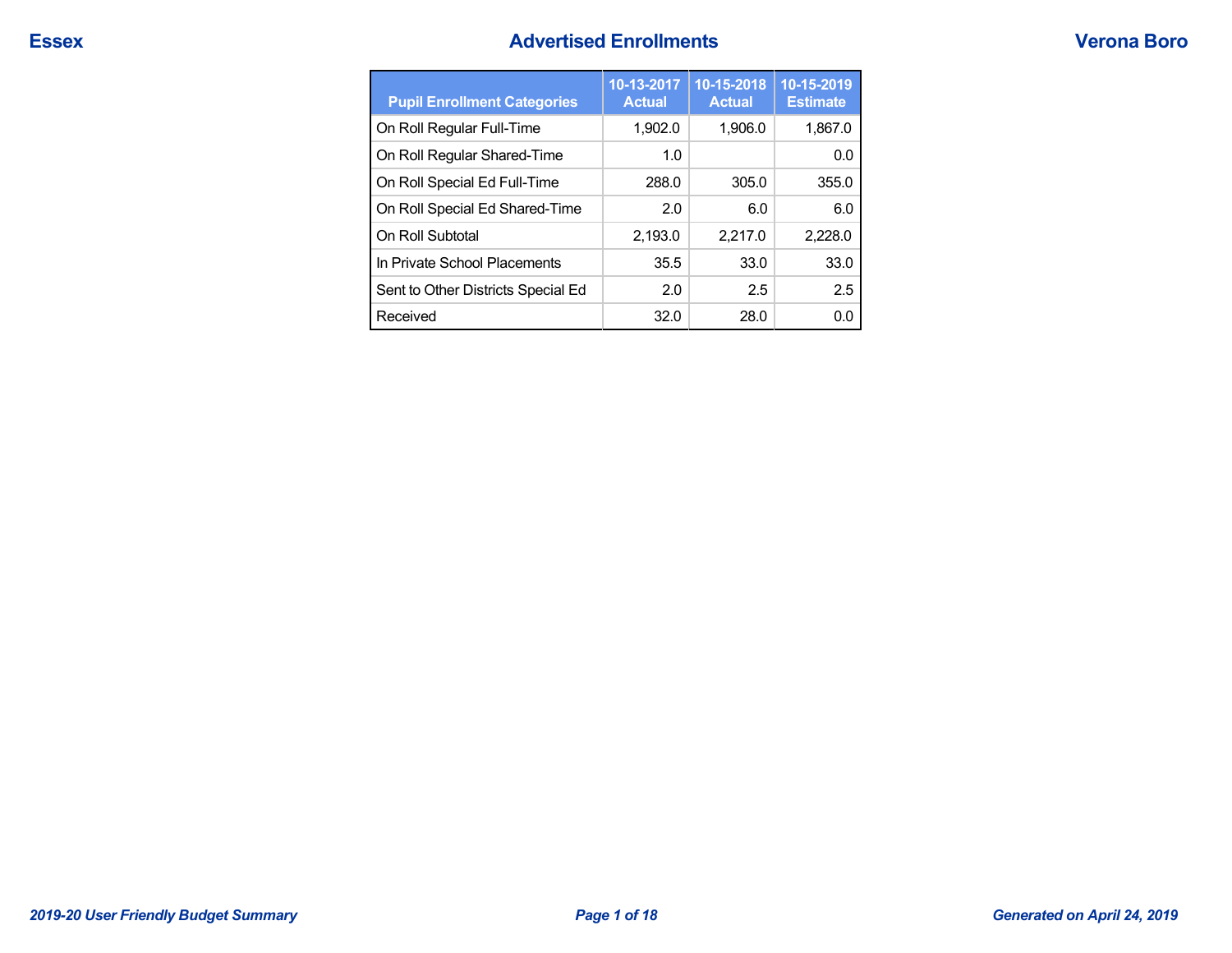| <b>Budget Category</b>                                 | <b>Account</b> | 2017-18<br><b>Actual</b> | 2018-19<br><b>Revised</b> | 2019-20<br><b>Proposed</b> |
|--------------------------------------------------------|----------------|--------------------------|---------------------------|----------------------------|
| <b>Operating Budget:</b>                               |                |                          |                           |                            |
| Revenues from Local Sources:                           |                |                          |                           |                            |
| Local Tax Levy                                         | 10-1210        | 31,810,340               | 33,336,868                | 34,250,431                 |
| <b>Total Tuition</b>                                   | 10-1300        | 149,745                  | 185,894                   | 80,000                     |
| Unrestricted Miscellaneous Revenues                    | 10-1XXX        | 328,411                  | 260,000                   | 200,000                    |
| Subtotal - Revenues From Local Sources                 |                | 32,288,496               | 33,782,762                | 34,530,431                 |
|                                                        |                |                          |                           |                            |
| <b>Revenues from State Sources:</b>                    |                |                          |                           |                            |
| Categorical Transportation Aid                         | 10-3121        | 19,303                   | 103,500                   | 103,500                    |
| <b>Extraordinary Aid</b>                               | 10-3131        | 397,431                  | 250,000                   | 250,000                    |
| <b>Categorical Special Education Aid</b>               | 10-3132        | 880,894                  | 1,008,607                 | 1,163,707                  |
| <b>Categorical Security Aid</b>                        | 10-3177        | 38,359                   | 175,630                   | 175,630                    |
| <b>PARCC Readiness Aid</b>                             | 10-3181        | 21,960                   | 0                         | 0                          |
| Per Pupil Growth Aid                                   | 10-3182        | 21,960                   | 0                         | 0                          |
| Professional Learning Community Aid                    | 10-3183        | 21,290                   | 0                         | 0                          |
| State Reimbursement For Lead Testing Of Drinking Water | 10-3300        | 5,010                    | 0                         | 0                          |
| Subtotal - Revenues From State Sources                 |                | 1,406,207                | 1,537,737                 | 1,692,837                  |
|                                                        |                |                          |                           |                            |
| <b>Budgeted Fund Balance - Operating Budget</b>        | 10-303         | $\Omega$                 | 20,737                    | 119,785                    |
| Withdraw From Cap Res-Excess Cost & Oth Cap Prj        | 10-309         | $\Omega$                 | 0                         | 114,000                    |
| Withdrawal From Maint. Reserve                         | 10-310         | 242,916                  | 0                         | 0                          |
| Actual Revenues (Over)/Under Expenditures              |                | 274,621                  | $\Omega$                  | $\Omega$                   |
| <b>Total Operating Budget</b>                          |                | 34,212,240               | 35,341,236                | 36,457,053                 |
|                                                        |                |                          |                           |                            |
| <b>Grants and Entitlements:</b>                        |                |                          |                           |                            |
| Other Revenue From Local Sources                       | 20-1XXX        | 60,511                   | 243,619                   | 243,619                    |
| Total Revenues From Local Sources                      | 20-1XXX        | 60,511                   | 243,619                   | 243,619                    |
|                                                        |                |                          |                           |                            |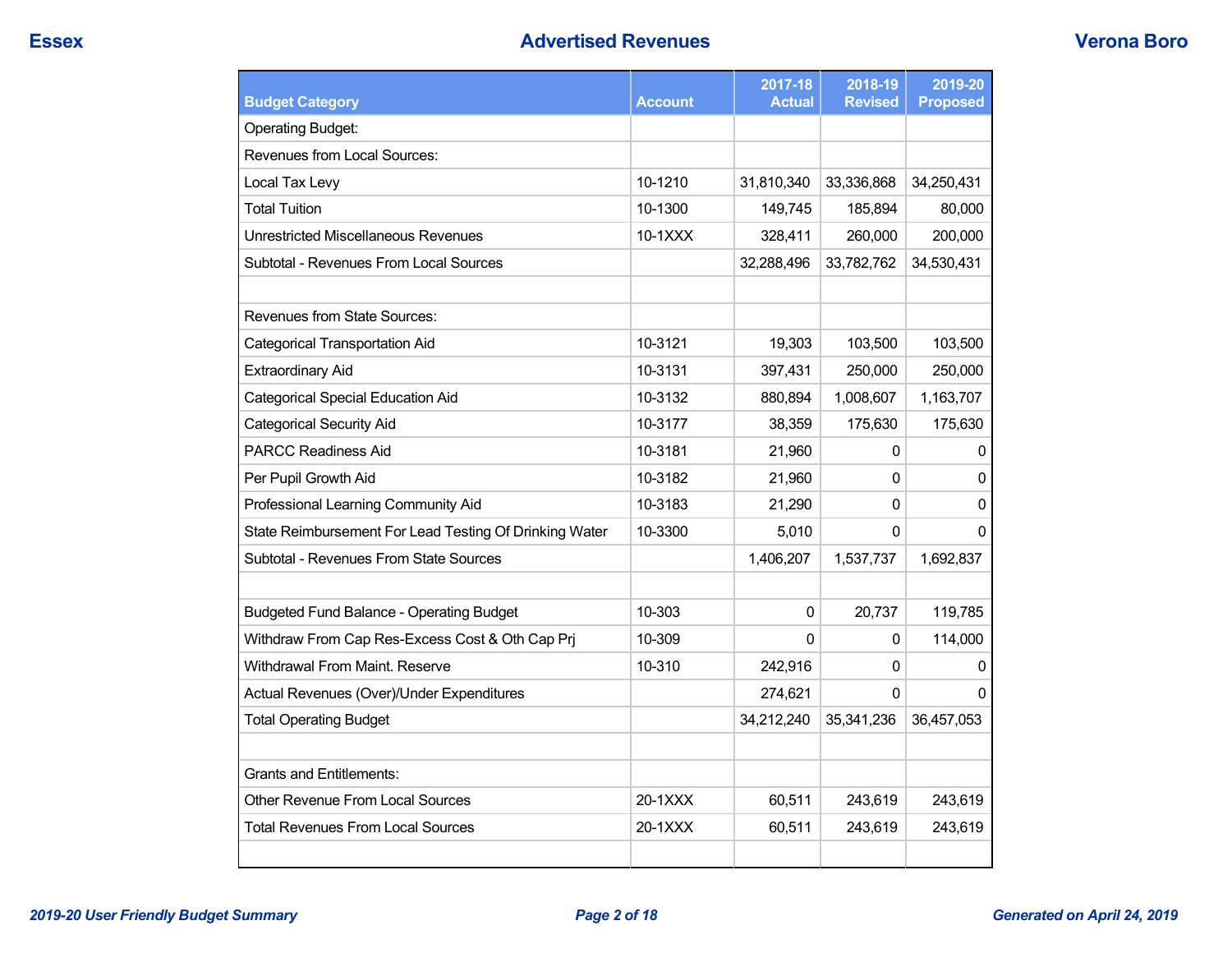| <b>Budget Category</b>                         | Account      | 2017-18<br><b>Actual</b> | 2018-19<br><b>Revised</b> | 2019-20<br><b>Proposed</b> |
|------------------------------------------------|--------------|--------------------------|---------------------------|----------------------------|
| <b>Revenues from State Sources:</b>            |              |                          |                           |                            |
| <b>Other Restricted Entitlements</b>           | 20-32XX      | 150,597                  | 142,373                   | 142,373                    |
| <b>Total Revenues From State Sources</b>       |              | 150,597                  | 142,373                   | 142,373                    |
|                                                |              |                          |                           |                            |
| Revenues from Federal Sources:                 |              |                          |                           |                            |
| Title I                                        | 20-4411-4416 | 193,507                  | 198,596                   | 198,596                    |
| <b>Title II</b>                                | 20-4451-4455 | 36,917                   | 63,700                    | 63,700                     |
| Title IV                                       | 20-4471-4474 | 2,077                    | 19,722                    | 19,722                     |
| I.D.E.A. Part B (Handicapped)                  | 20-4420-4429 | 490,527                  | 525,035                   | 525,035                    |
| <b>Total Revenues From Federal Sources</b>     |              | 723,028                  | 807,053                   | 807,053                    |
| <b>Total Grants And Entitlements</b>           |              | 934,136                  | 1,193,045                 | 1,193,045                  |
|                                                |              |                          |                           |                            |
| Repayment of Debt:                             |              |                          |                           |                            |
| <b>Transfers From Other Funds</b>              | 40-5200      | 3,070                    | 0                         | 0                          |
| Revenues from Local Sources:                   |              |                          |                           |                            |
| Local Tax Levy                                 | 40-1210      | 2,884,205                | 2,961,821                 | 3,168,716                  |
| <b>Total Revenues From Local Sources</b>       |              | 2,884,205                | 2,961,821                 | 3,168,716                  |
|                                                |              |                          |                           |                            |
| Revenues from State Sources:                   |              |                          |                           |                            |
| Debt Service Aid Type II                       | 40-3160      | 665,025                  | 664,785                   | 471,376                    |
| <b>Budgeted Fund Balance</b>                   | 40-303       | $\mathbf 0$              | 9,032                     | 3,071                      |
| <b>Total Local Repayment Of Debt</b>           |              | 3,552,300                | 3,635,638                 | 3,643,163                  |
| Actual Revenues (Over)/Under Expenditures      |              | 21,712                   | 0                         | 0                          |
| <b>Total Repayment Of Debt</b>                 |              | 3,574,012                | 3,635,638                 | 3,643,163                  |
| <b>Total Revenues/Sources</b>                  |              | 38,720,388               | 40,169,919                | 41,293,261                 |
| <b>Total Revenues/Sources Net of Transfers</b> |              | 38,720,388               | 40,169,919                | 41,293,261                 |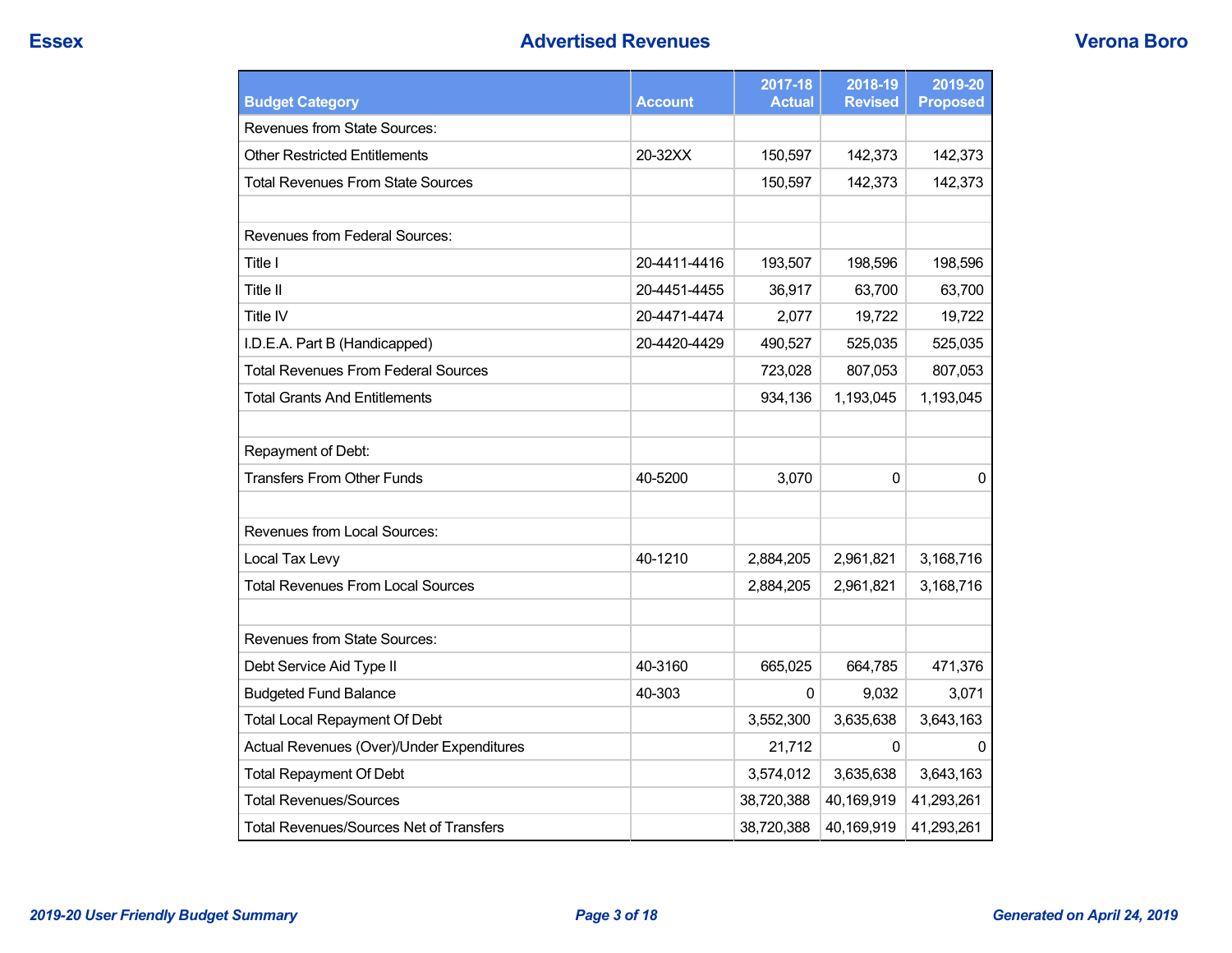# **Essex Advertised Appropriations Verona Boro**

| <b>Budget Category</b>                             | <b>Account</b> | 2017-18<br><b>Actual</b> | 2018-19<br><b>Revised</b> | 2019-20<br><b>Proposed</b> |
|----------------------------------------------------|----------------|--------------------------|---------------------------|----------------------------|
|                                                    |                |                          |                           |                            |
| <b>General Current Expense:</b>                    |                |                          |                           |                            |
| Instruction:                                       |                |                          |                           |                            |
| Regular Programs - Instruction                     | 11-1XX-100-XXX | 11,822,376               | 11,785,544                | 12,661,157                 |
| Special Education - Instruction                    | 11-2XX-100-XXX | 2,721,766                | 3,155,945                 | 3,340,823                  |
| Basic Skills/Remedial - Instruction                | 11-230-100-XXX | 140,836                  | 0                         | 0                          |
| <b>Bilingual Education - Instruction</b>           | 11-240-100-XXX | 46,650                   | 49,066                    | 49,322                     |
| School-Spon. Co/Extra Curr. Actvts. - Inst         | 11-401-100-XXX | 238,482                  | 243,270                   | 264,992                    |
| School-Sponsored Athletics - Instruction           | 11-402-100-XXX | 581,912                  | 648,272                   | 645,971                    |
| Other Instructional Programs - Instruction         | 11-4XX-100-XXX | 1,830                    | 0                         | 2,000                      |
| <b>Support Services:</b>                           |                |                          |                           |                            |
| Undistributed Expenditures - Instruction (Tuition) | 11-000-100-XXX | 2,775,591                | 3,259,596                 | 2,920,458                  |
| Undist. Expenditures - Health Services             | 11-000-213-XXX | 432,650                  | 445,048                   | 460,540                    |
| Undist. Expend.-Speech, OT, PT And Related Svcs    | 11-000-216-XXX | 798,690                  | 1,263,969                 | 1,265,817                  |
| Undist. Expenditures - Guidance                    | 11-000-218-XXX | 646,757                  | 745,857                   | 794,333                    |
| Undist. Expenditures - Child Study Teams           | 11-000-219-XXX | 789,181                  | 981,195                   | 1,031,783                  |
| Undist. Expend.-Improv. Of Inst. Serv.             | 11-000-221-XXX | 631,717                  | 618,760                   | 663,429                    |
| Undist. Expend.-Edu. Media Serv./Library           | 11-000-222-XXX | 328,953                  | 334,609                   | 357,610                    |
| Undist. Expend.-Support Serv.-Gen. Admin.          | 11-000-230-XXX | 581,707                  | 689,655                   | 670,401                    |
| Undist. Expend.-Support Serv.-School Admin.        | 11-000-240-XXX | 1,861,335                | 1,793,029                 | 1,827,233                  |
| Undist. Expend. - Central Services                 | 11-000-251-XXX | 341,685                  | 378,949                   | 294,683                    |
| Undist. Expend. - Admin. Info Technology           | 11-000-252-XXX | 295,180                  | 327,037                   | 330,888                    |
| Undist. Expend.-Oper. And Maint. Of Plant Serv.    | 11-000-26X-XXX | 3,219,883                | 2,740,764                 | 2,600,072                  |
| Undist. Expend.-Student Transportation Serv.       | 11-000-270-XXX | 813,887                  | 733,517                   | 776,064                    |
| Personal Services - Employee Benefits              | 11-XXX-XXX-2XX | 4,854,606                | 5,127,119                 | 5,384,115                  |
| Undistributed Expenditures-Food Services           | 11-000-310-930 | 0                        | 6,598                     | $\Omega$                   |
| <b>Total Undistributed Expenditures</b>            |                | 18,371,822               | 19,445,702                | 19,377,426                 |
| Increase In Maintenance Reserve                    | 10-606         | 81,097                   | $\pmb{0}$                 | $\pmb{0}$                  |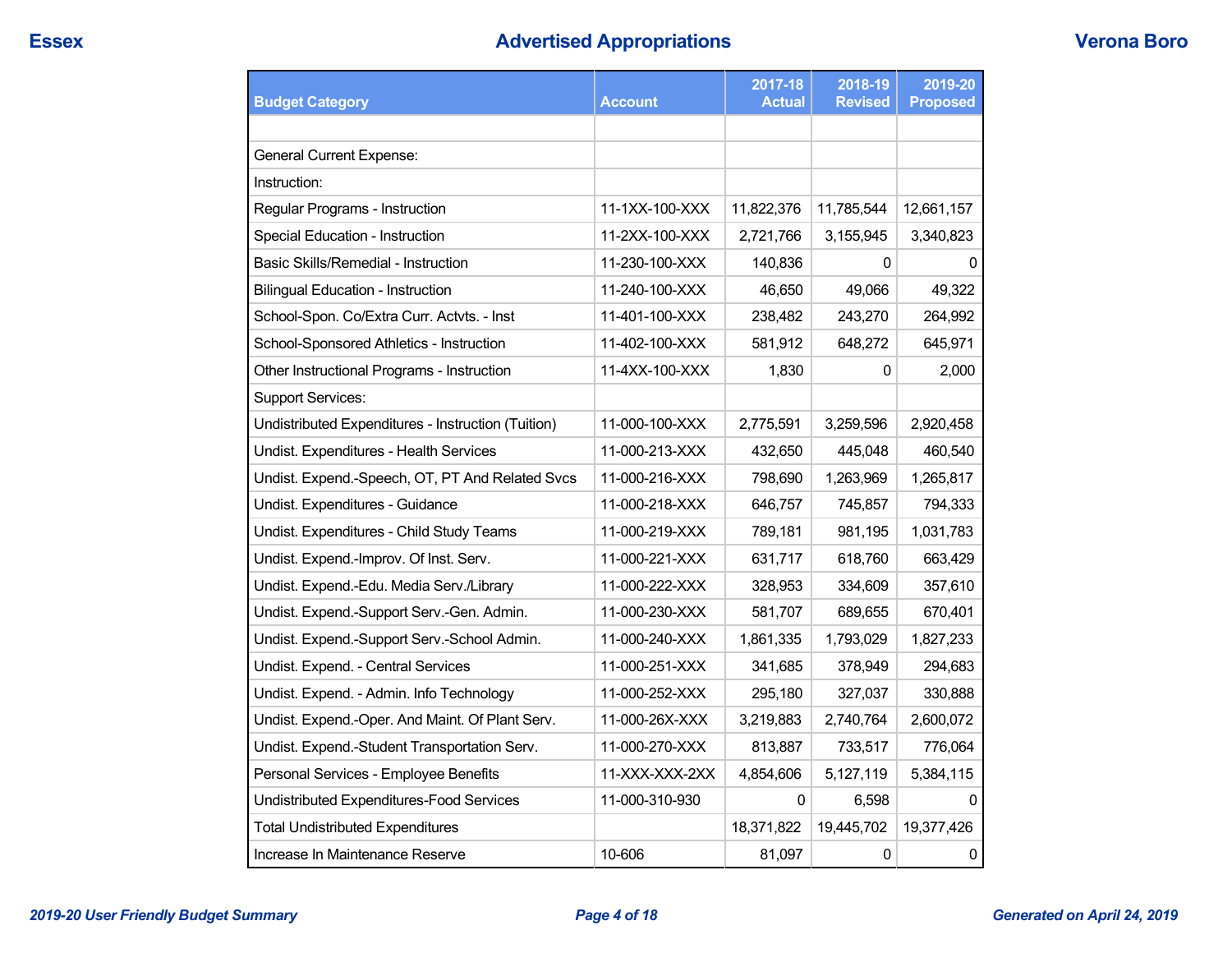# **Essex Advertised Appropriations Verona Boro**

| <b>Budget Category</b>                         | <b>Account</b> | 2017-18<br><b>Actual</b> | 2018-19<br><b>Revised</b> | 2019-20<br><b>Proposed</b> |
|------------------------------------------------|----------------|--------------------------|---------------------------|----------------------------|
| <b>Total General Current Expense</b>           |                | 34,006,771               | 35,327,799                | 36,341,691                 |
|                                                |                |                          |                           |                            |
| Capital Expenditures:                          |                |                          |                           |                            |
| Equipment                                      | 12-XXX-XXX-730 | 25,304                   | 12,075                    | 0                          |
| Facilities Acquisition And Const. Serv.        | 12-000-400-XXX | 1,362                    | 1,362                     | 1,362                      |
| Capital Reserve - Transfer To Capital Projects | 12-000-400-931 | 0                        | 0                         | 114,000                    |
| Increase In Capital Reserve                    | 10-604         | 178,803                  | 0                         | 0                          |
| <b>Total Capital Outlay</b>                    |                | 205,469                  | 13,437                    | 115,362                    |
| <b>General Fund Grand Total</b>                |                | 34,212,240               | 35,341,236                | 36,457,053                 |
|                                                |                |                          |                           |                            |
| <b>Special Grants and Entitlements:</b>        |                |                          |                           |                            |
| <b>Local Projects</b>                          | 20-XXX-XXX-XXX | 60,511                   | 243,619                   | 243,619                    |
| Other State Projects:                          |                |                          |                           |                            |
| Nonpublic Textbooks                            | 20-XXX-XXX-XXX | 10,197                   | 9,932                     | 9,932                      |
| Nonpublic Auxiliary Services                   | 20-XXX-XXX-XXX | 45,619                   | 40,155                    | 40,155                     |
| Nonpublic Handicapped Services                 | 20-XXX-XXX-XXX | 54,113                   | 53,598                    | 53,598                     |
| <b>Nonpublic Nursing Services</b>              | 20-XXX-XXX-XXX | 19,303                   | 18,042                    | 18,042                     |
| Nonpublic Technology Initiative                | 20-XXX-XXX-XXX | 6,524                    | 6,696                     | 6,696                      |
| Nonpublic Security Aid                         | 20-XXX-XXX-XXX | 14,841                   | 13,950                    | 13,950                     |
| <b>Total Other State Projects</b>              |                | 150,597                  | 142,373                   | 142,373                    |
| <b>Total State Projects</b>                    | 20-XXX-XXX-XXX | 150,597                  | 142,373                   | 142,373                    |
| Federal Projects:                              |                |                          |                           |                            |
| Title I                                        | 20-XXX-XXX-XXX | 193,507                  | 198,596                   | 198,596                    |
| Title II                                       | 20-XXX-XXX-XXX | 36,917                   | 63,700                    | 63,700                     |
| Title IV                                       | 20-XXX-XXX-XXX | 2,077                    | 19,722                    | 19,722                     |
| I.D.E.A. Part B (Handicapped)                  | 20-XXX-XXX-XXX | 490,527                  | 525,035                   | 525,035                    |
| <b>Total Federal Projects</b>                  | 20-XXX-XXX-XXX | 723,028                  | 807,053                   | 807,053                    |
| <b>Total Special Revenue Funds</b>             |                | 934,136                  | 1,193,045                 | 1,193,045                  |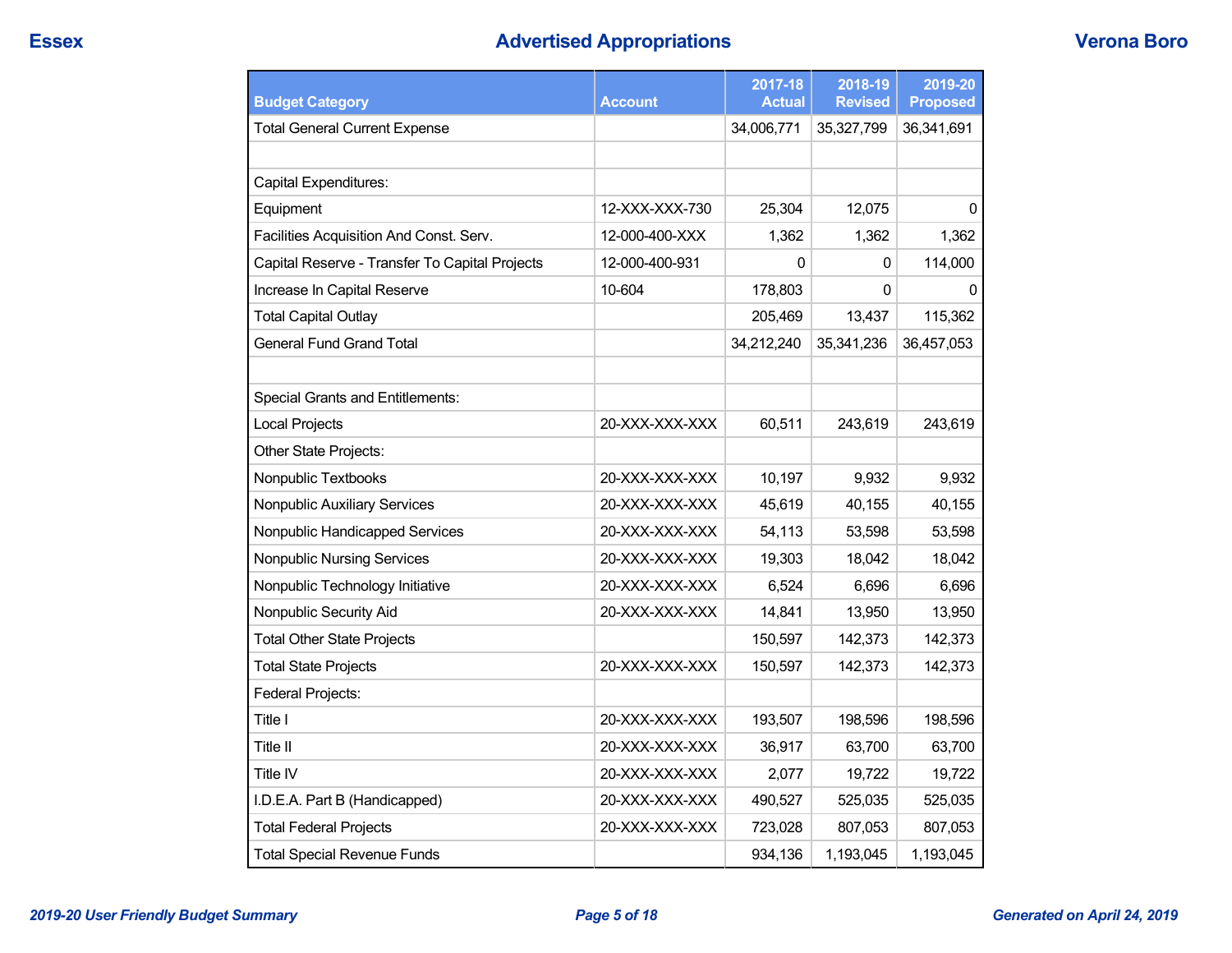# **Essex Advertised Appropriations Verona Boro**

| <b>Budget Category</b>                   | <b>Account</b> | 2017-18<br><b>Actual</b> | 2018-19<br><b>Revised</b> |            |
|------------------------------------------|----------------|--------------------------|---------------------------|------------|
|                                          |                |                          |                           |            |
| Repayment of Debt:                       |                |                          |                           |            |
| <b>Total Regular Debt Service</b>        | 40-701-510-XXX | 3.574.012                | 3,635,638                 | 3,643,163  |
| Total Debt Service Funds                 |                | 3,574,012                | 3,635,638                 | 3,643,163  |
| <b>Total Expenditures/Appropriations</b> |                | 38,720,388               | 40.169.919                | 41,293,261 |
| Total Expenditures Net of Transfers      |                | 38,720,388               | 40,169,919                | 41,293,261 |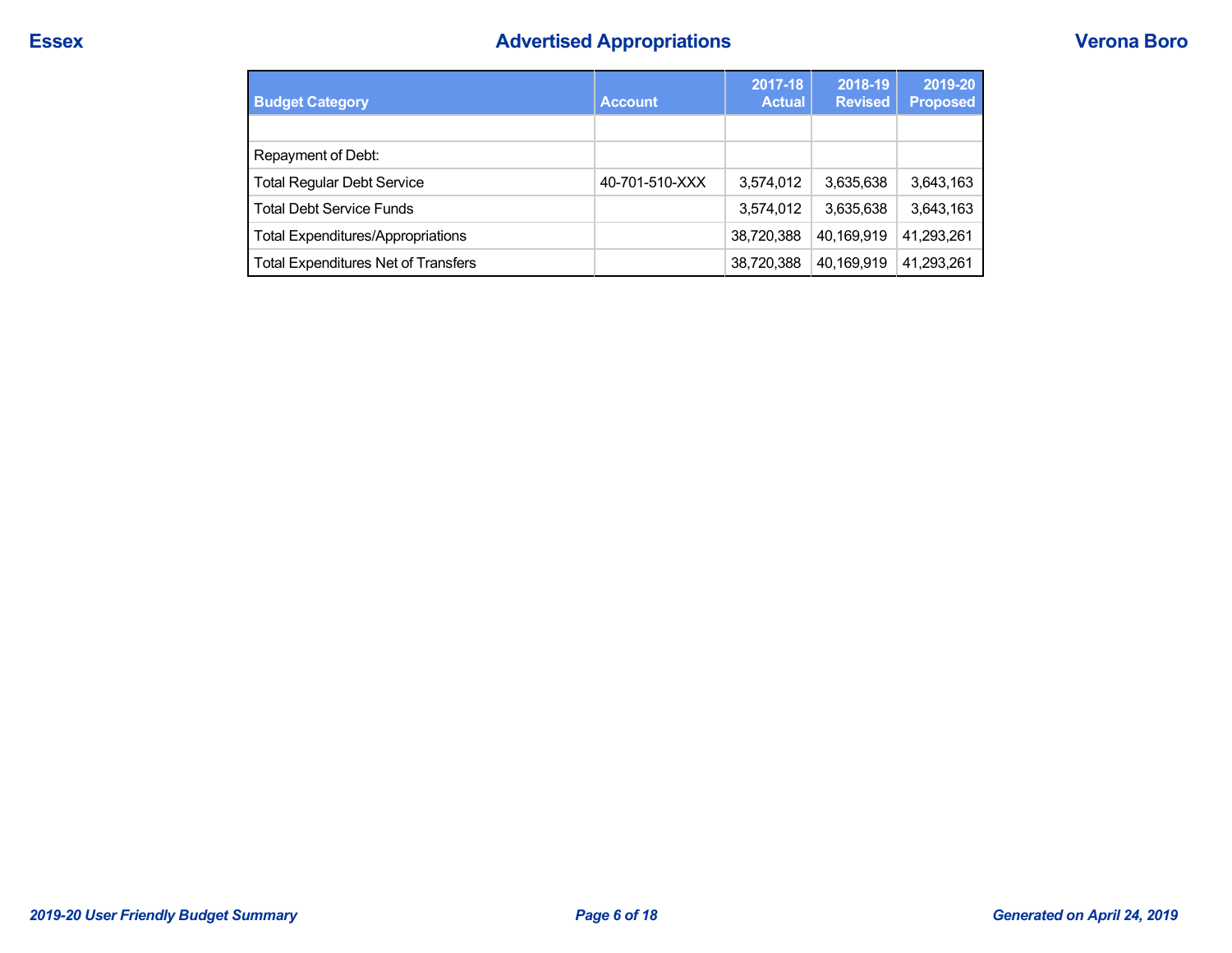# **Essex Advertised Recapitulation of Balances Verona Boro**

| <b>Fund Balance Category</b>            | <b>Budget Category</b>                                           | <b>Audited</b><br><b>Balance</b><br>06/30/2017 | <b>Audited</b><br><b>Balance</b><br>06/30/2018 | <b>Estimated</b><br><b>Balance</b><br>06/30/2019 | <b>Estimated</b><br><b>Balance</b><br>06/30/2020 |
|-----------------------------------------|------------------------------------------------------------------|------------------------------------------------|------------------------------------------------|--------------------------------------------------|--------------------------------------------------|
| Unrestricted                            | <b>General Operating Budget</b>                                  | 880,099                                        | 826,478                                        | 826,478                                          | 706,693                                          |
| Unrestricted                            | Repayment of Debt                                                | 33,815                                         | 12,103                                         | 3,071                                            | 0                                                |
| Restricted for General Operating Budget | Capital Reserve                                                  | 89,993                                         | 268,796                                        | 268,796                                          | 154,796                                          |
| Restricted for General Operating Budget | <b>Adult Education Programs</b>                                  | 0                                              | 0                                              |                                                  | 0                                                |
| Restricted for General Operating Budget | Maintenance Reserve                                              | 242,916                                        | 81,097                                         | 81,097                                           | 81,097                                           |
| Restricted for General Operating Budget | Legal Reserve                                                    | 241,737                                        | 20,737                                         | 0                                                | $\mathbf 0$                                      |
| Restricted for General Operating Budget | <b>Tuition Reserve</b>                                           | 0                                              | 0                                              | 0                                                | 0                                                |
| Restricted for General Operating Budget | <b>Current Expense Emergency Reserve</b>                         | 0                                              | 0                                              | 0                                                | 0                                                |
| Restricted for General Operating Budget | Impact Aid Reserve for General Expenses (Sections 8002 and 8003) | 0                                              | 0                                              | 0                                                | $\mathbf 0$                                      |
| Restricted for General Operating Budget | Impact Aid Reserve for Capital Expenses (Sections 8007 and 8008) | 0                                              | 0                                              | 0                                                | 0                                                |
| Restricted for Repayment of Debt        | Repayment of Debt                                                | 0                                              | 0                                              | 0                                                | 0                                                |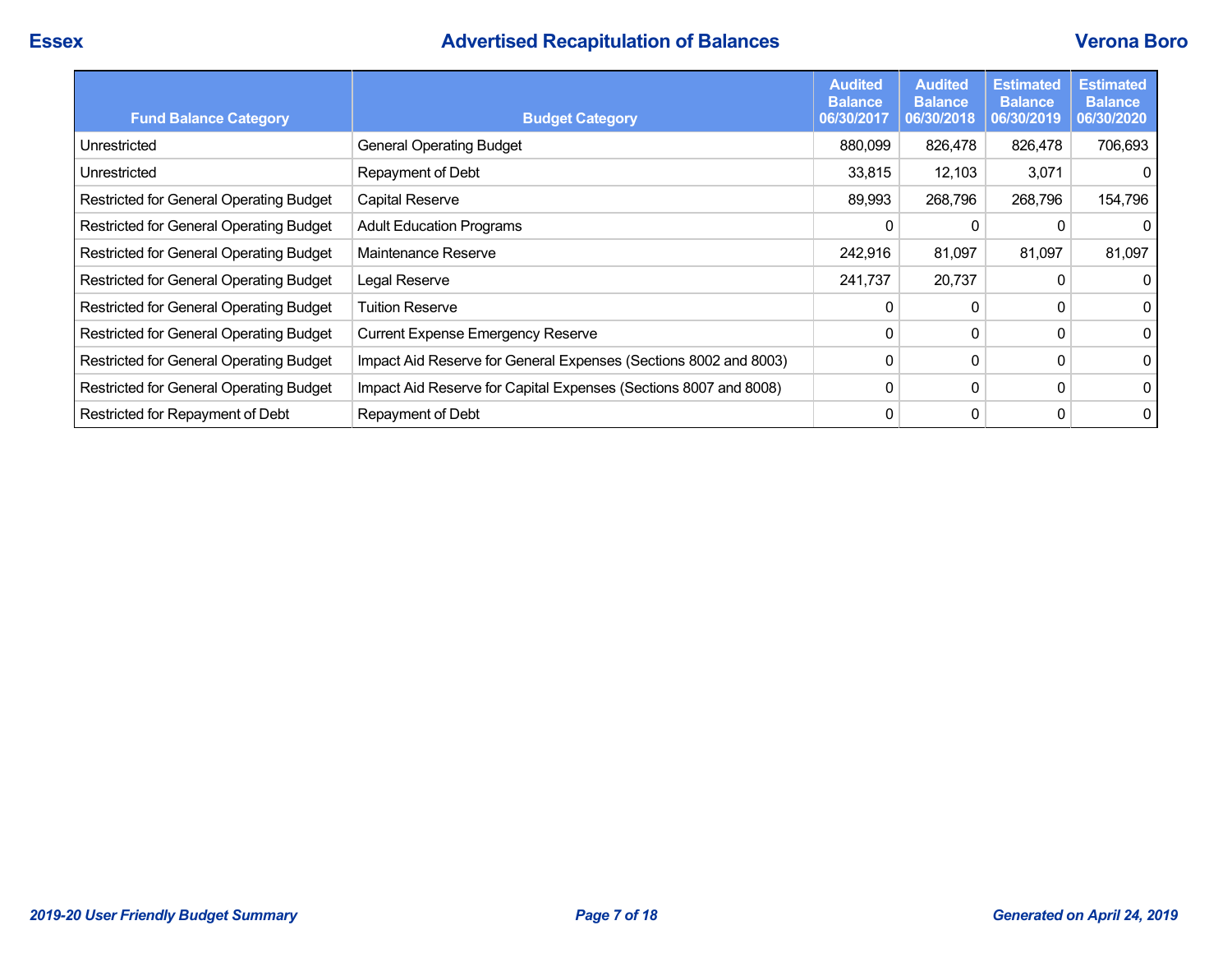## **Essex Advertised Per Pupil Cost Calculations Verona Boro**

| <b>Per Pupil Cost Calculations</b>                | 2016-17<br><b>Actual</b><br><b>Costs</b> | 2017-18<br><b>Actual</b><br><b>Costs</b> | 2018-19<br><b>Original</b><br><b>Budget</b> | 2018-19<br><b>Revised</b><br><b>Budget</b> | 2019-20<br><b>Proposed</b><br><b>Budget</b> |
|---------------------------------------------------|------------------------------------------|------------------------------------------|---------------------------------------------|--------------------------------------------|---------------------------------------------|
| <b>Total Budgetary Comparative Per Pupil Cost</b> | \$13,599                                 | \$13,942                                 | \$14,042                                    | \$14,153                                   | \$14,672                                    |
| <b>Total Classroom Instruction</b>                | \$7,978                                  | \$8,185                                  | \$8,201                                     | \$8,241                                    | \$8,771                                     |
| <b>Classroom-Salaries and Benefits</b>            | \$7,630                                  | \$7,843                                  | \$7,866                                     | \$7,892                                    | \$8,417                                     |
| <b>Classroom-General Supplies and Textbooks</b>   | \$259                                    | \$236                                    | \$264                                       | \$255                                      | \$257                                       |
| <b>Classroom-Purchased Services</b>               | \$88                                     | \$105                                    | \$71                                        | \$93                                       | \$96                                        |
| <b>Total Support Services</b>                     | \$1,965                                  | \$2,001                                  | \$2,299                                     | \$2,355                                    | \$2,443                                     |
| Support Services-Salaries and Benefits            | \$1,815                                  | \$1,852                                  | \$1,970                                     | \$1,998                                    | \$2,098                                     |
| <b>Total Administrative Costs</b>                 | \$1,655                                  | \$1,670                                  | \$1,682                                     | \$1,696                                    | \$1,661                                     |
| <b>Administration Salaries and Benefits</b>       | \$1,397                                  | \$1,414                                  | \$1,415                                     | \$1,374                                    | \$1,391                                     |
| Total Operations and Maintenance of Plant         | \$1,587                                  | \$1,634                                  | \$1,378                                     | \$1,376                                    | \$1,303                                     |
| Operations and Maintenance-Salaries and Benefits  | \$832                                    | \$857                                    | \$813                                       | \$739                                      | \$730                                       |
| <b>Board Contribution to Food Services</b>        | \$1                                      | \$0                                      | \$0                                         | \$3                                        | \$0                                         |
| <b>Total Extracurricular Costs</b>                | \$396                                    | \$437                                    | \$465                                       | \$468                                      | \$477                                       |
| <b>Total Equipment Costs</b>                      | \$8                                      | \$12                                     | \$0                                         | \$5                                        | \$0                                         |
| Legal Costs                                       | \$65                                     | \$61                                     | \$66                                        | \$81                                       | \$67                                        |
| Employee Benefits as a percentage of salaries*    | 21.63%                                   | 21.98%                                   | 23.07%                                      | 22.89%                                     | 22.68%                                      |

\*Does not include pension and social security paid by the State on-behalf of the district. \*\*Federal and State funds in the blended resource school-based budgets.

The information presented in columns 1 through 3 as well as the related descriptionsof the per pupil cost calculations are contained in the Taxpayers' Guide to Education Spendingand can be found on the Department of Education's Internet website: http://www.state.nj.us/education/guide/. This publication is also available in the board office and public libraries. The same calculations were performed using the 2018-19 revised appropriations and the 2019-20 budgeted appropriations presented in this advertised budget. Total Budgetary Comparative Per Pupil Cost is defined as current expense exclusive of tuition expenditures, transportation, residential costs, and judgments against the school district. For all years it also includes the restricted entitlement aids. With the exception of Total Equipment Cost, each of the other per pupil cost calculations presented is a component of the total comparative per pupil cost, although all components are not shown.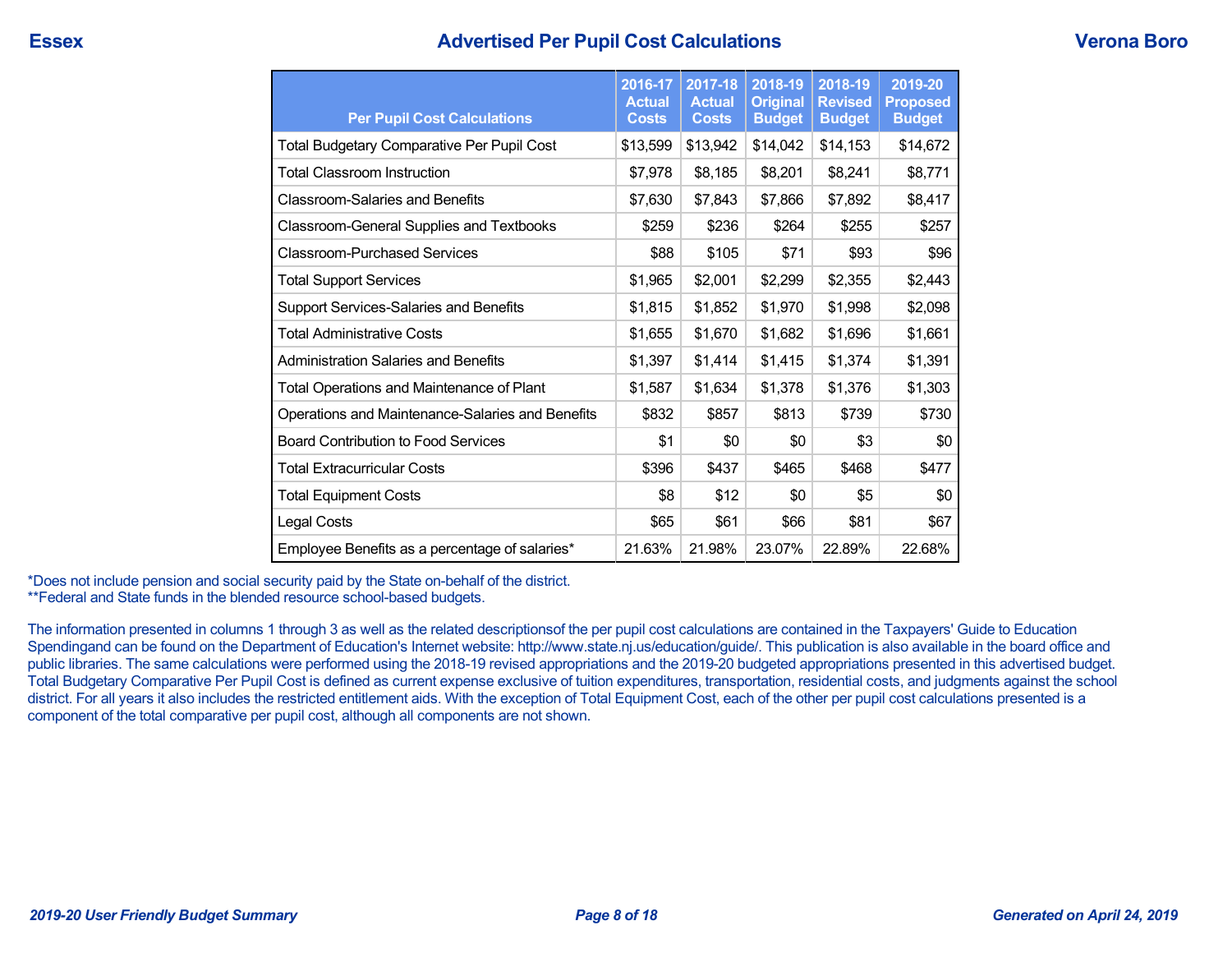# **Essex Unusual Revenues and Appropriations Verona Boro**

| <b>Line</b><br><b>Item   Number   Source</b> |                                                                       | <b>Amount Explanation</b> |
|----------------------------------------------|-----------------------------------------------------------------------|---------------------------|
| 1 40520                                      | Mental health outside company ESS   375,000   Second proposal in 1819 |                           |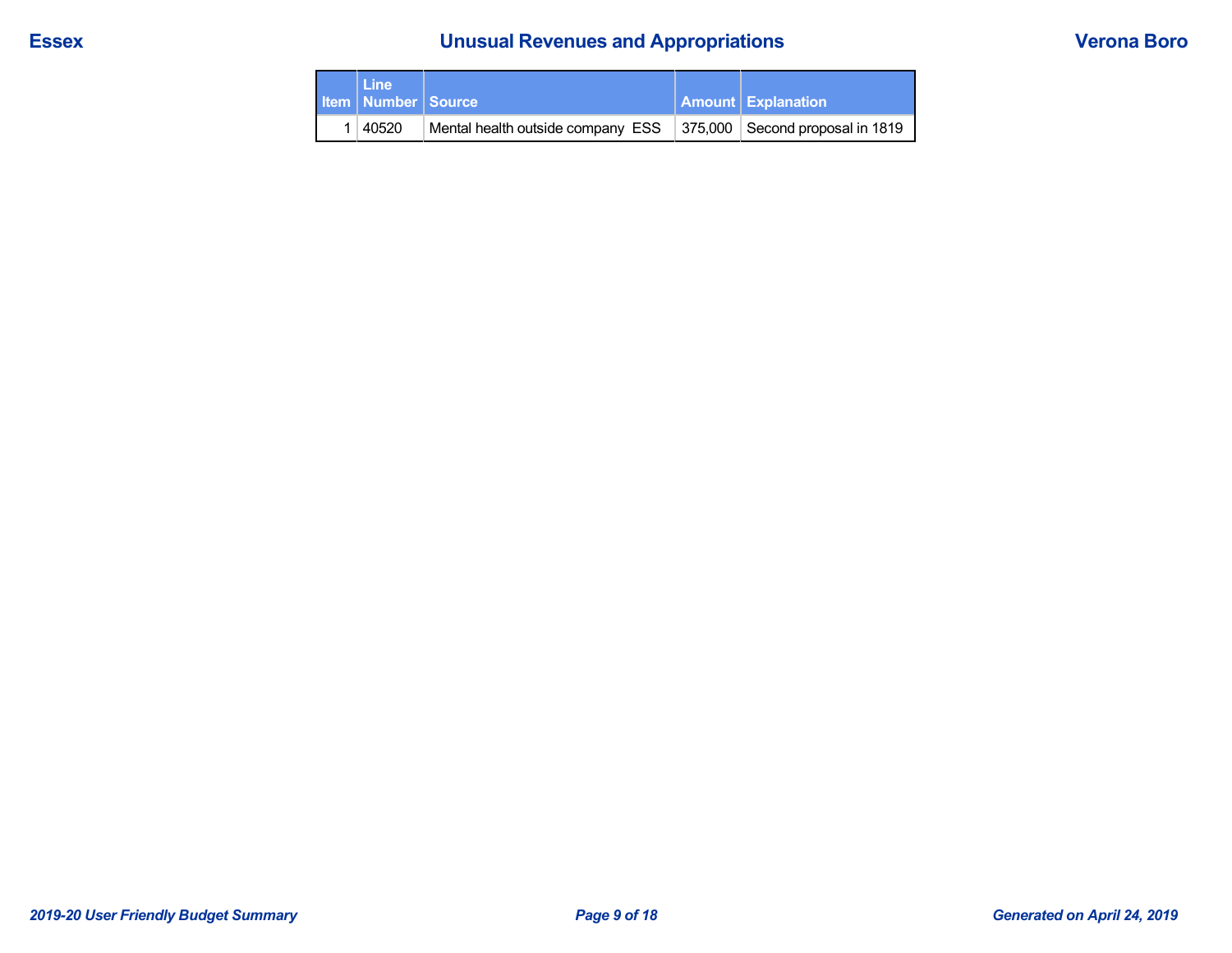## **ID=Verona Borough**

| Category                                                                                                           | <b>Amount</b> |
|--------------------------------------------------------------------------------------------------------------------|---------------|
| (A) General Fund School Levy                                                                                       | 34,250,431    |
| (D) Total School Levy                                                                                              | 37,419,147    |
| (B) Estimated Net Taxable Valuation (as of 10/01/18)                                                               | 2,021,636,100 |
| (H) Estimated Equalized Valuation (as of 10/01/18)                                                                 | 2,485,413,477 |
| (C) Estimated 2019-20 General Fund School Tax Rate, Without Repayment of Debt or Adjustments=100x(A)/(B)           | 1.6942        |
| (F) Estimated 2019-20 Total School Tax Rate, With Repayment of Debt and Adjustments=100x(D)/(B)                    | 1.8509        |
| (I) Estimated 2019-20 Equalized General Fund School Tax Rate, Without Repayment of Debt or Adjustments=100x(A)/(H) | 1.3781        |
| (L) Estimated 2019-20 Equalized Total School Tax Rate, With Repayment of Debt and Adjustments=100x(D)/(H)          | 1.5056        |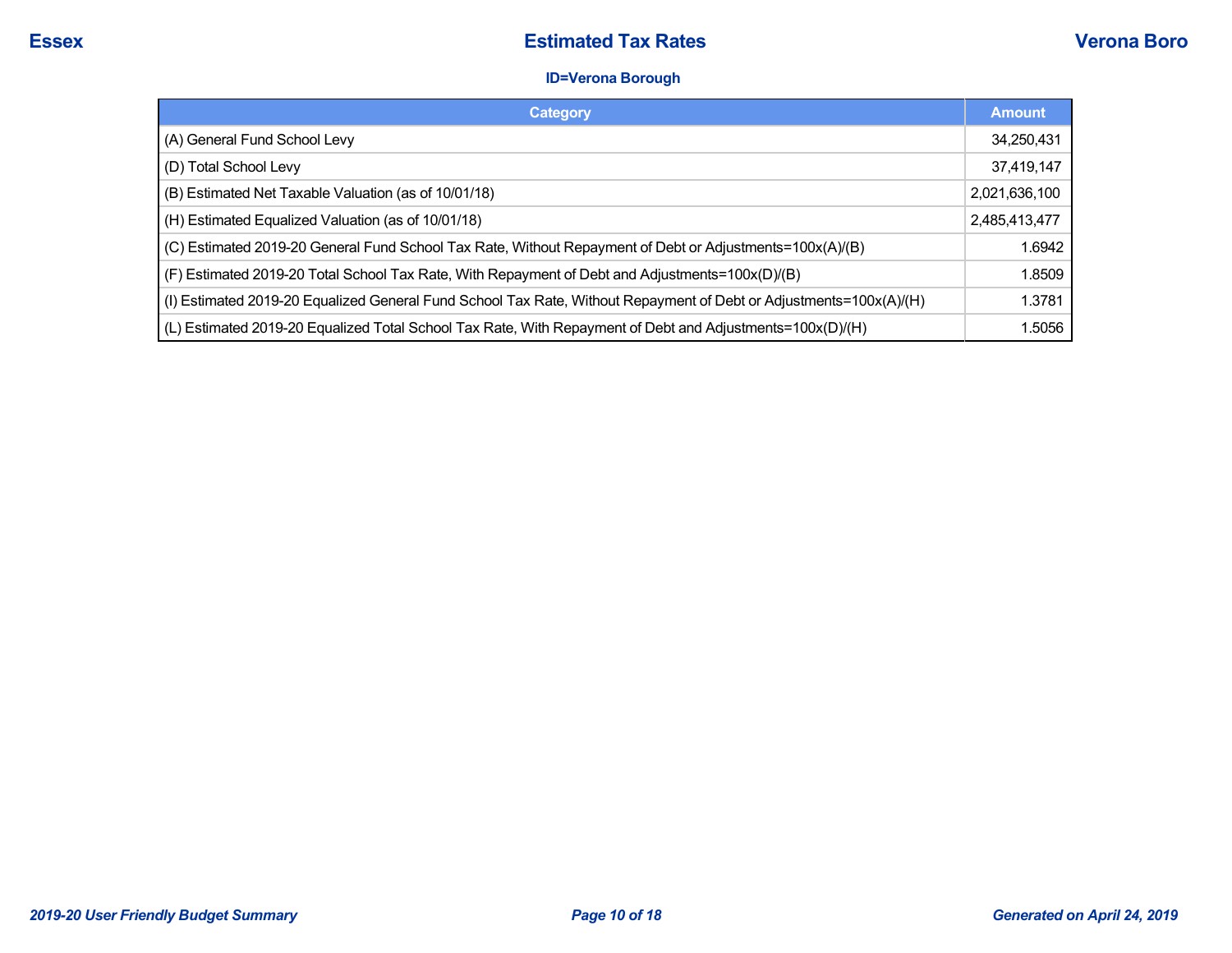#### **Name=CHARLES MILLER**

| <b>Category</b>                                                                           | <b>Measure</b>                          |
|-------------------------------------------------------------------------------------------|-----------------------------------------|
| Job Title                                                                                 | Coordinator/Director/Manager/Supervisor |
| Job Title II                                                                              | DIR. CURR. AND INST.                    |
| <b>Base Annual Salary Amount</b>                                                          | \$145,187                               |
| Full-Time Equivalent (FTE)                                                                | 1.0                                     |
| Shared with Another District?                                                             | N                                       |
| <b>Shared County</b>                                                                      | None Reported                           |
| <b>Shared District</b>                                                                    | None Reported                           |
| Job Title Other District                                                                  | None Reported                           |
| Member of Collective Bargaining Unit (CBU)?                                               | N                                       |
| <b>Beginning Date of Contract</b>                                                         | 07/01/19                                |
| End Date of Contract                                                                      | 06/30/20                                |
| Contracted Number of Annual Work Days                                                     | 260                                     |
| Contracted Number of Annual Vacation Days                                                 | 22                                      |
| Contracted Number of Annual Sick Days                                                     | 12                                      |
| Contracted Number of Annual Personal Days                                                 | $\sqrt{3}$                              |
| Contracted Number of Annual Consulting Days                                               | $\pmb{0}$                               |
| Number of Other Contracted Non-Working Days                                               | 0                                       |
| Description of Other Contracted Non-Working Days                                          | None Reported                           |
| <b>Total Allowances Amount</b>                                                            | \$7,118                                 |
| <b>Total Bonuses Amount</b>                                                               | \$0                                     |
| <b>Total Stipends Amount</b>                                                              | \$0                                     |
| District Contributions Above Teacher Contract for Insurance (Health, Dental, Life, Other) | \$650                                   |
| District Contributions Above Teacher Contract for Retirement Plans                        | \$0                                     |
| <b>Total Contractual Post-Employment Benefit Amount</b>                                   | \$15,000                                |
| Contractual Post-Employment Benefit Description of Payout of Sick days                    | <b>SICK DAYS</b>                        |
| Contractual Post-Employment Benefit Description of Payout of Vacation days                | <b>NONE</b>                             |
| Contractual Post-Employment Benefit Description of Payout of Personal days                | <b>NONE</b>                             |
| Contractual Post-Employment Benefit Description of Other Benefits 1                       | None Reported                           |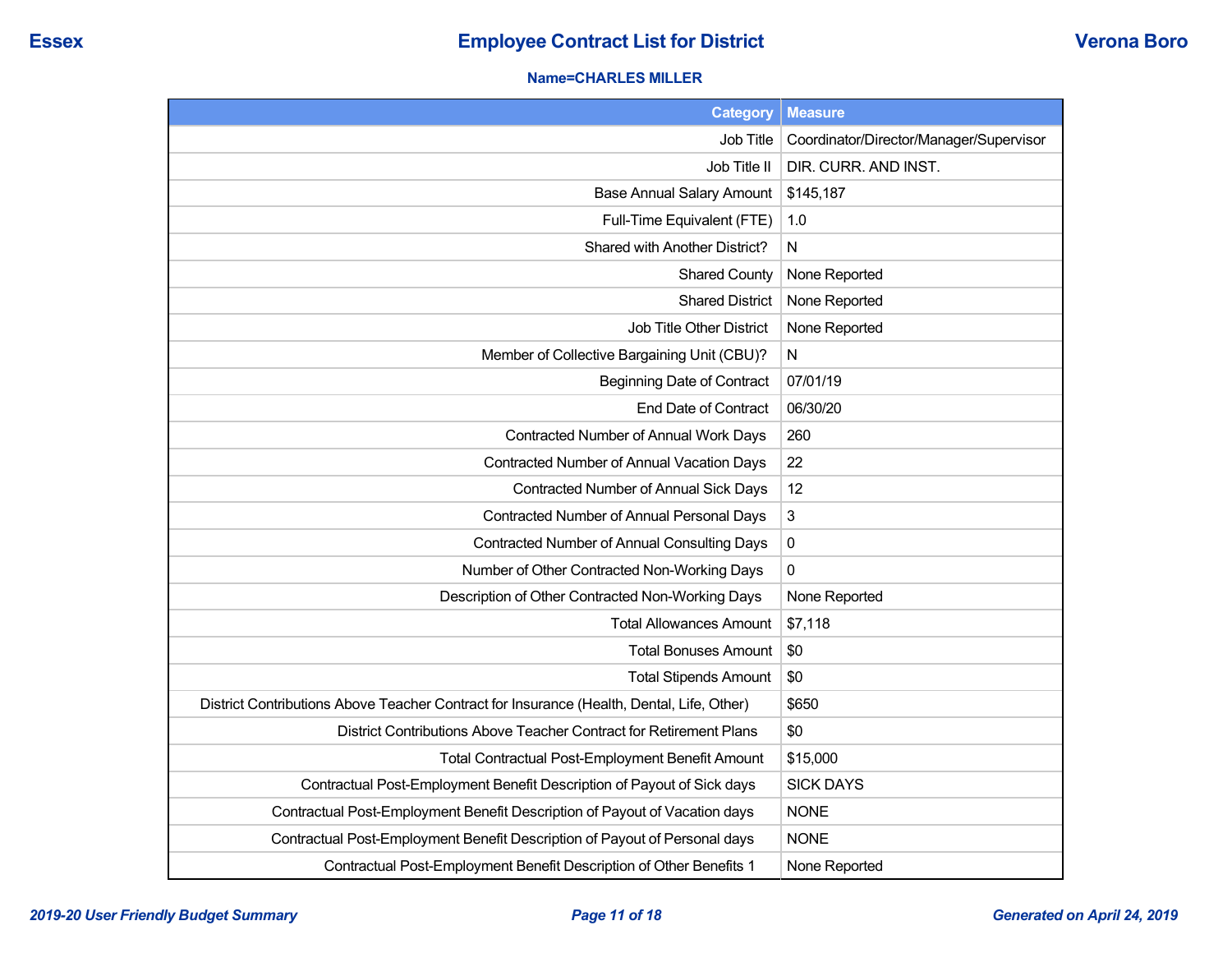#### **Name=CHARLES MILLER**

| <b>Category</b>                                                                          | <b>Measure</b> |
|------------------------------------------------------------------------------------------|----------------|
| Contractual Post-Employment Benefit Description of Other Benefits 2                      | None Reported  |
| Contractual Post-Employment Benefit Description of Other Benefits 3                      | None Reported  |
| <b>Total Other/In-Kind Remuneration Amount</b>                                           | \$0            |
| Description of Other/In-Kind Remuneration Annual Option to Buyback Sick Time in Cash     | None Reported  |
| Description of Other/In-Kind Remuneration Annual Option to Buyback Vacation Time in Cash | None Reported  |
| Description of Other/In-Kind Remuneration Annual Option to Buyback Personal Time in Cash | None Reported  |
| Description of Other/In-Kind Remuneration Annual Option to Other Remuneration 1          | None Reported  |
| Description of Other/In-Kind Remuneration Annual Option to Other Remuneration 2          | None Reported  |
| Description of Other/In-Kind Remuneration Annual Option to Other Remuneration 3          | None Reported  |
| <b>Additional Comment 1</b>                                                              | None Reported  |
| <b>Additional Comment 2</b>                                                              | None Reported  |
| Additional Comment 3                                                                     | None Reported  |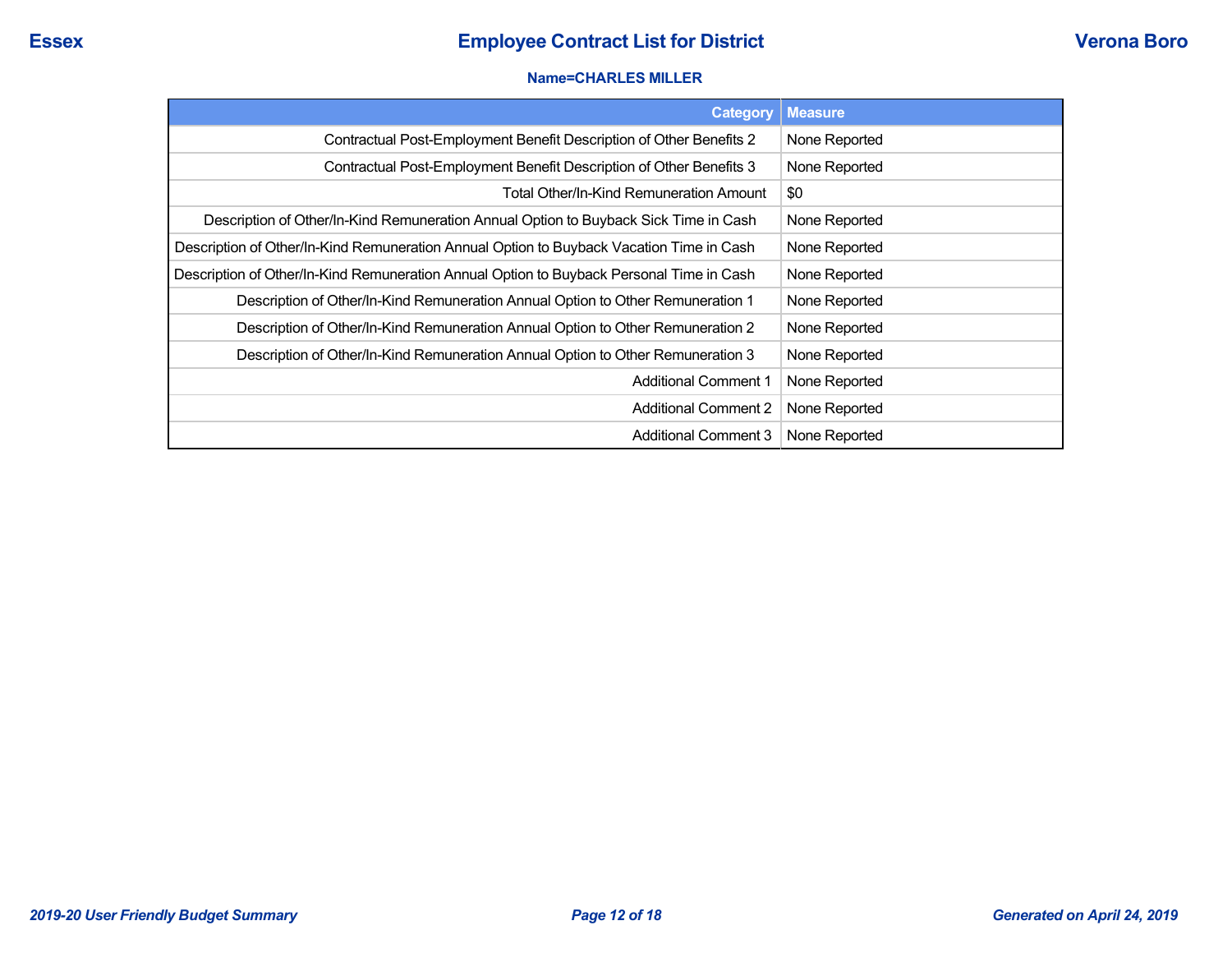#### **Name=CHERYL NARDINO**

| <b>Category</b>                                                                           | <b>Measure</b>                |
|-------------------------------------------------------------------------------------------|-------------------------------|
| Job Title                                                                                 | <b>Business Administrator</b> |
| Job Title II                                                                              | None Reported                 |
| <b>Base Annual Salary Amount</b>                                                          | \$166,014                     |
| Full-Time Equivalent (FTE)                                                                | 1.0                           |
| Shared with Another District?                                                             | N                             |
| <b>Shared County</b>                                                                      | None Reported                 |
| <b>Shared District</b>                                                                    | None Reported                 |
| Job Title Other District                                                                  | None Reported                 |
| Member of Collective Bargaining Unit (CBU)?                                               | N                             |
| <b>Beginning Date of Contract</b>                                                         | 07/01/19                      |
| <b>End Date of Contract</b>                                                               | 06/30/20                      |
| Contracted Number of Annual Work Days                                                     | 260                           |
| Contracted Number of Annual Vacation Days                                                 | 24                            |
| Contracted Number of Annual Sick Days                                                     | 12                            |
| Contracted Number of Annual Personal Days                                                 | 3                             |
| Contracted Number of Annual Consulting Days                                               | $\pmb{0}$                     |
| Number of Other Contracted Non-Working Days                                               | 0                             |
| Description of Other Contracted Non-Working Days                                          | None Reported                 |
| <b>Total Allowances Amount</b>                                                            | \$2,300                       |
| <b>Total Bonuses Amount</b>                                                               | \$0                           |
| <b>Total Stipends Amount</b>                                                              | \$0                           |
| District Contributions Above Teacher Contract for Insurance (Health, Dental, Life, Other) | \$650                         |
| District Contributions Above Teacher Contract for Retirement Plans                        | \$0                           |
| <b>Total Contractual Post-Employment Benefit Amount</b>                                   | \$15,000                      |
| Contractual Post-Employment Benefit Description of Payout of Sick days                    | <b>SICK DAYS</b>              |
| Contractual Post-Employment Benefit Description of Payout of Vacation days                | <b>NONE</b>                   |
| Contractual Post-Employment Benefit Description of Payout of Personal days                | <b>NONE</b>                   |
| Contractual Post-Employment Benefit Description of Other Benefits 1                       | None Reported                 |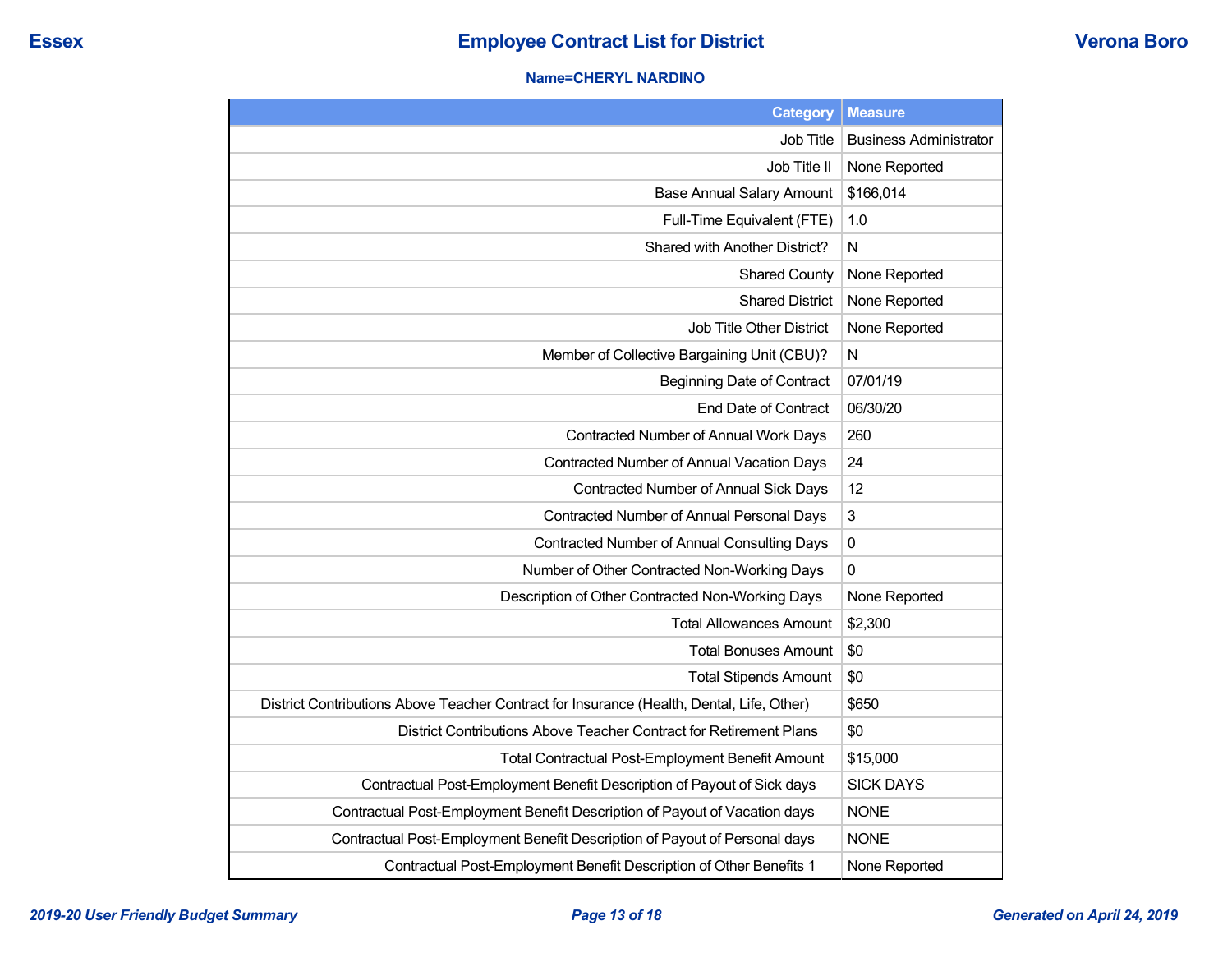#### **Name=CHERYL NARDINO**

| <b>Category</b>                                                                          | <b>Measure</b> |
|------------------------------------------------------------------------------------------|----------------|
| Contractual Post-Employment Benefit Description of Other Benefits 2                      | None Reported  |
| Contractual Post-Employment Benefit Description of Other Benefits 3                      | None Reported  |
| Total Other/In-Kind Remuneration Amount                                                  | \$0            |
| Description of Other/In-Kind Remuneration Annual Option to Buyback Sick Time in Cash     | None Reported  |
| Description of Other/In-Kind Remuneration Annual Option to Buyback Vacation Time in Cash | None Reported  |
| Description of Other/In-Kind Remuneration Annual Option to Buyback Personal Time in Cash | None Reported  |
| Description of Other/In-Kind Remuneration Annual Option to Other Remuneration 1          | None Reported  |
| Description of Other/In-Kind Remuneration Annual Option to Other Remuneration 2          | None Reported  |
| Description of Other/In-Kind Remuneration Annual Option to Other Remuneration 3          | None Reported  |
| <b>Additional Comment 1</b>                                                              | None Reported  |
| <b>Additional Comment 2</b>                                                              | None Reported  |
| <b>Additional Comment 3</b>                                                              | None Reported  |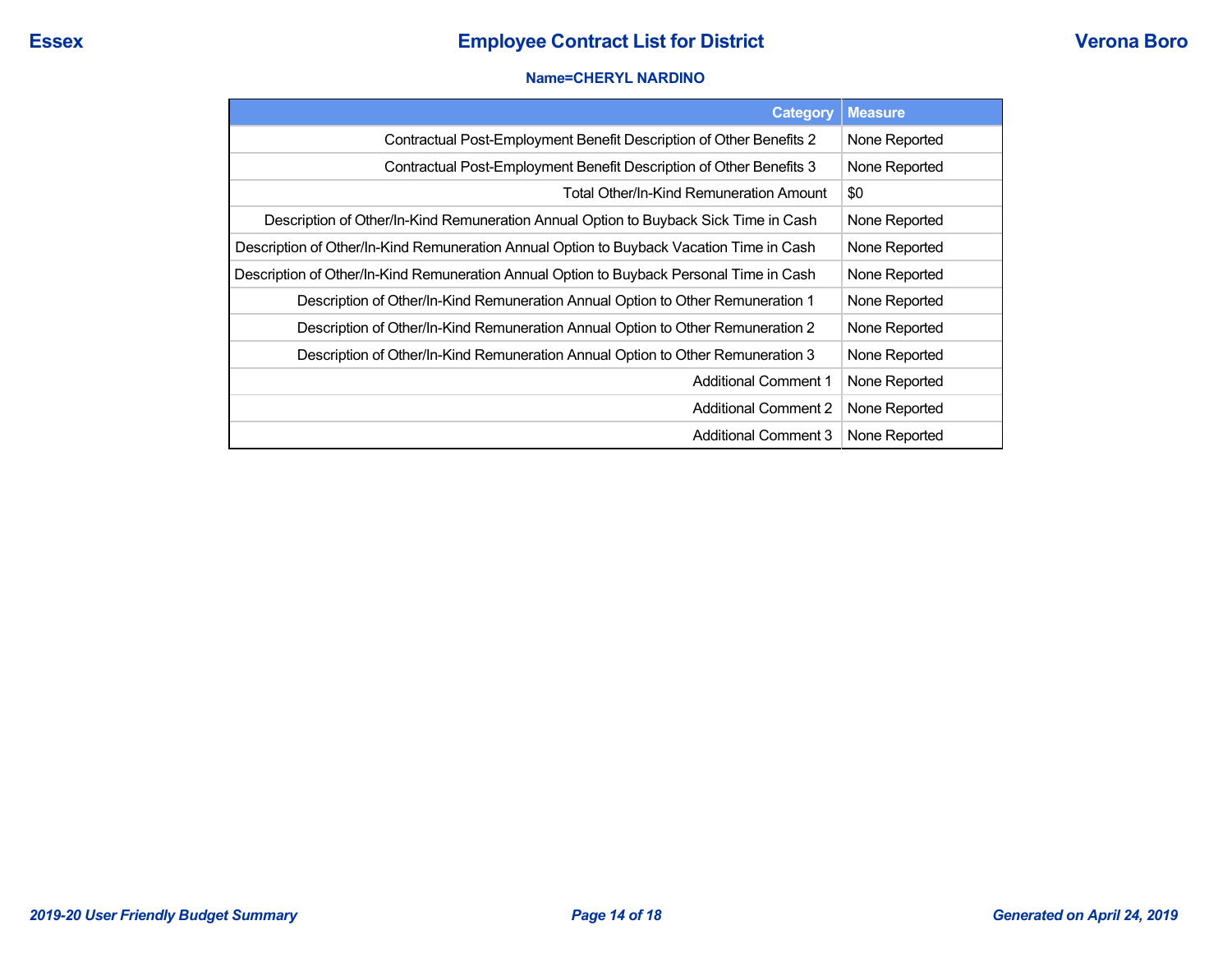### **Name=FRANK MAURIELLO**

| <b>Category</b>                                                                           | <b>Measure</b>                          |
|-------------------------------------------------------------------------------------------|-----------------------------------------|
| Job Title                                                                                 | Coordinator/Director/Manager/Supervisor |
| Job Title II                                                                              | DIR. OF SPEC. ED.                       |
| <b>Base Annual Salary Amount</b>                                                          | \$139,740                               |
| Full-Time Equivalent (FTE)                                                                | 1.0                                     |
| Shared with Another District?                                                             | N                                       |
| <b>Shared County</b>                                                                      | None Reported                           |
| <b>Shared District</b>                                                                    | None Reported                           |
| Job Title Other District                                                                  | None Reported                           |
| Member of Collective Bargaining Unit (CBU)?                                               | $\mathsf{N}$                            |
| <b>Beginning Date of Contract</b>                                                         | 07/01/19                                |
| <b>End Date of Contract</b>                                                               | 06/30/20                                |
| Contracted Number of Annual Work Days                                                     | 260                                     |
| Contracted Number of Annual Vacation Days                                                 | 22                                      |
| Contracted Number of Annual Sick Days                                                     | 12                                      |
| Contracted Number of Annual Personal Days                                                 | 3                                       |
| <b>Contracted Number of Annual Consulting Days</b>                                        | $\pmb{0}$                               |
| Number of Other Contracted Non-Working Days                                               | 0                                       |
| Description of Other Contracted Non-Working Days                                          | None Reported                           |
| <b>Total Allowances Amount</b>                                                            | \$6,798                                 |
| <b>Total Bonuses Amount</b>                                                               | \$0                                     |
| <b>Total Stipends Amount</b>                                                              | \$0                                     |
| District Contributions Above Teacher Contract for Insurance (Health, Dental, Life, Other) | \$650                                   |
| District Contributions Above Teacher Contract for Retirement Plans                        | \$0                                     |
| <b>Total Contractual Post-Employment Benefit Amount</b>                                   | \$15,000                                |
| Contractual Post-Employment Benefit Description of Payout of Sick days                    | <b>SICK DAYS</b>                        |
| Contractual Post-Employment Benefit Description of Payout of Vacation days                | <b>NONE</b>                             |
| Contractual Post-Employment Benefit Description of Payout of Personal days                | <b>NONE</b>                             |
| Contractual Post-Employment Benefit Description of Other Benefits 1                       | None Reported                           |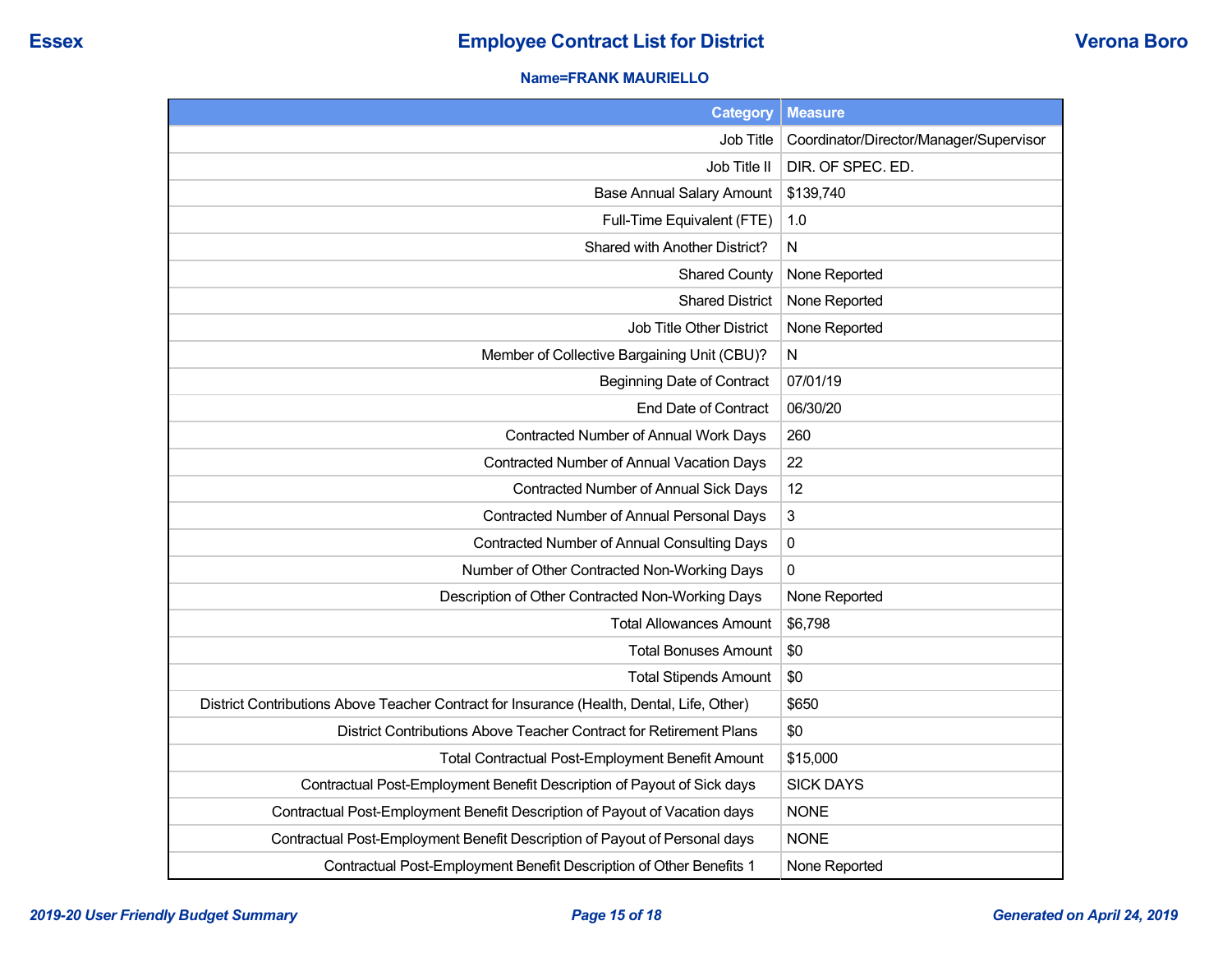#### **Name=FRANK MAURIELLO**

| Category                                                                                 | <b>Measure</b> |
|------------------------------------------------------------------------------------------|----------------|
| Contractual Post-Employment Benefit Description of Other Benefits 2                      | None Reported  |
| Contractual Post-Employment Benefit Description of Other Benefits 3                      | None Reported  |
| Total Other/In-Kind Remuneration Amount                                                  | \$0            |
| Description of Other/In-Kind Remuneration Annual Option to Buyback Sick Time in Cash     | None Reported  |
| Description of Other/In-Kind Remuneration Annual Option to Buyback Vacation Time in Cash | None Reported  |
| Description of Other/In-Kind Remuneration Annual Option to Buyback Personal Time in Cash | None Reported  |
| Description of Other/In-Kind Remuneration Annual Option to Other Remuneration 1          | None Reported  |
| Description of Other/In-Kind Remuneration Annual Option to Other Remuneration 2          | None Reported  |
| Description of Other/In-Kind Remuneration Annual Option to Other Remuneration 3          | None Reported  |
| <b>Additional Comment 1</b>                                                              | None Reported  |
| <b>Additional Comment 2</b>                                                              | None Reported  |
| Additional Comment 3                                                                     | None Reported  |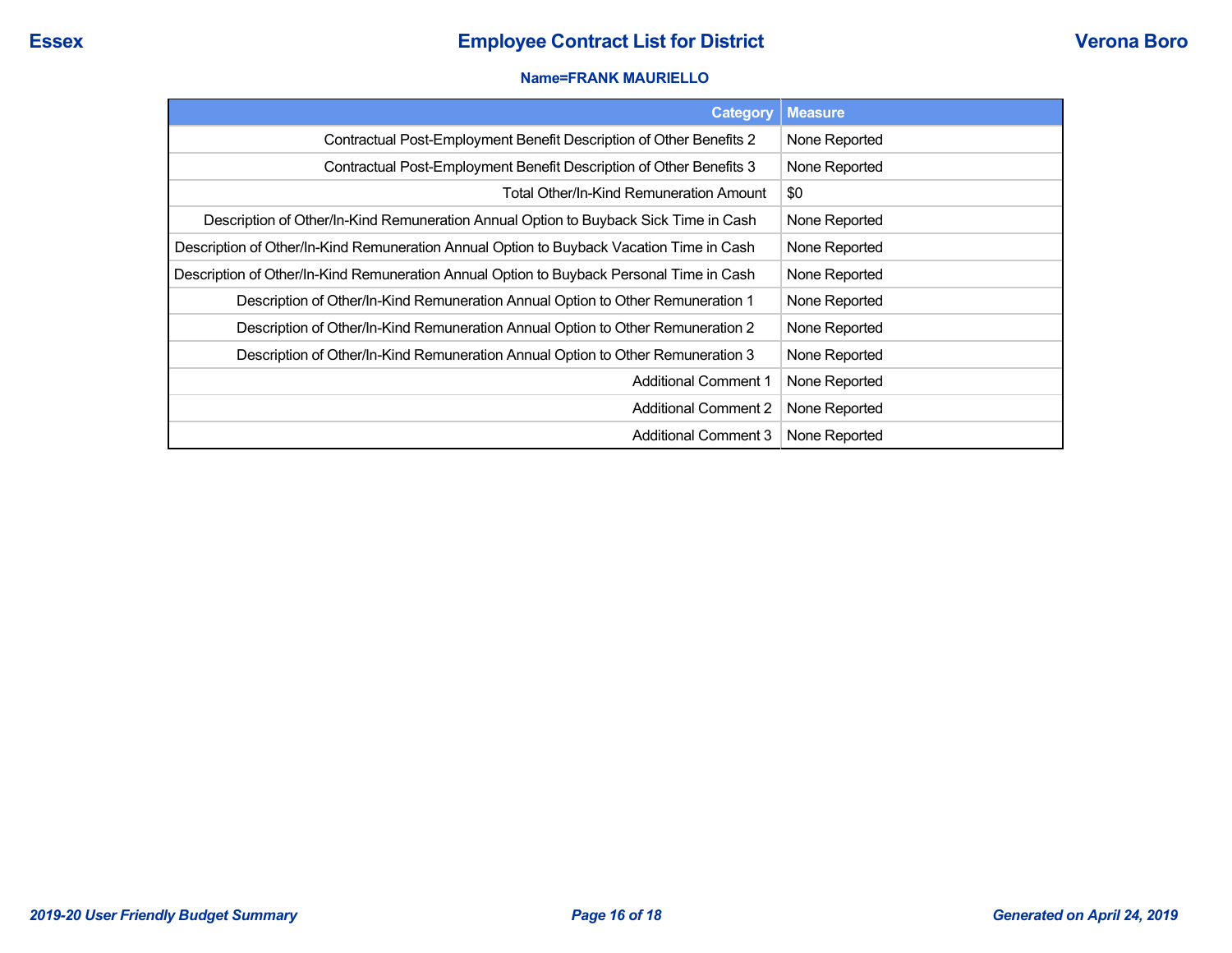#### **Name=RUI DIONISIO**

| <b>Category</b>                                                                           | <b>Measure</b>       |
|-------------------------------------------------------------------------------------------|----------------------|
| Job Title                                                                                 | Superintendent       |
| Job Title II                                                                              | None Reported        |
| <b>Base Annual Salary Amount</b>                                                          | \$174,689            |
| Full-Time Equivalent (FTE)                                                                | 1.0                  |
| Shared with Another District?                                                             | $\mathsf{N}$         |
| <b>Shared County</b>                                                                      | None Reported        |
| <b>Shared District</b>                                                                    | None Reported        |
| Job Title Other District                                                                  | None Reported        |
| Member of Collective Bargaining Unit (CBU)?                                               | N                    |
| <b>Beginning Date of Contract</b>                                                         | 07/01/19             |
| End Date of Contract                                                                      | 06/30/20             |
| Contracted Number of Annual Work Days                                                     | 260                  |
| <b>Contracted Number of Annual Vacation Days</b>                                          | 24                   |
| Contracted Number of Annual Sick Days                                                     | 12                   |
| Contracted Number of Annual Personal Days                                                 | 3                    |
| Contracted Number of Annual Consulting Days                                               | $\mathbf 0$          |
| Number of Other Contracted Non-Working Days                                               | $\mathbf{0}$         |
| Description of Other Contracted Non-Working Days                                          | None Reported        |
| <b>Total Allowances Amount</b>                                                            | \$7,000              |
| <b>Total Bonuses Amount</b>                                                               | \$26,710             |
| <b>Total Stipends Amount</b>                                                              | \$0                  |
| District Contributions Above Teacher Contract for Insurance (Health, Dental, Life, Other) | \$650                |
| District Contributions Above Teacher Contract for Retirement Plans                        | \$0                  |
| Total Contractual Post-Employment Benefit Amount                                          | \$18,427             |
| Contractual Post-Employment Benefit Description of Payout of Sick days                    | <b>SICK DAYS</b>     |
| Contractual Post-Employment Benefit Description of Payout of Vacation days                | <b>VACATION DAYS</b> |
| Contractual Post-Employment Benefit Description of Payout of Personal days                | <b>NONE</b>          |
| Contractual Post-Employment Benefit Description of Other Benefits 1                       | None Reported        |